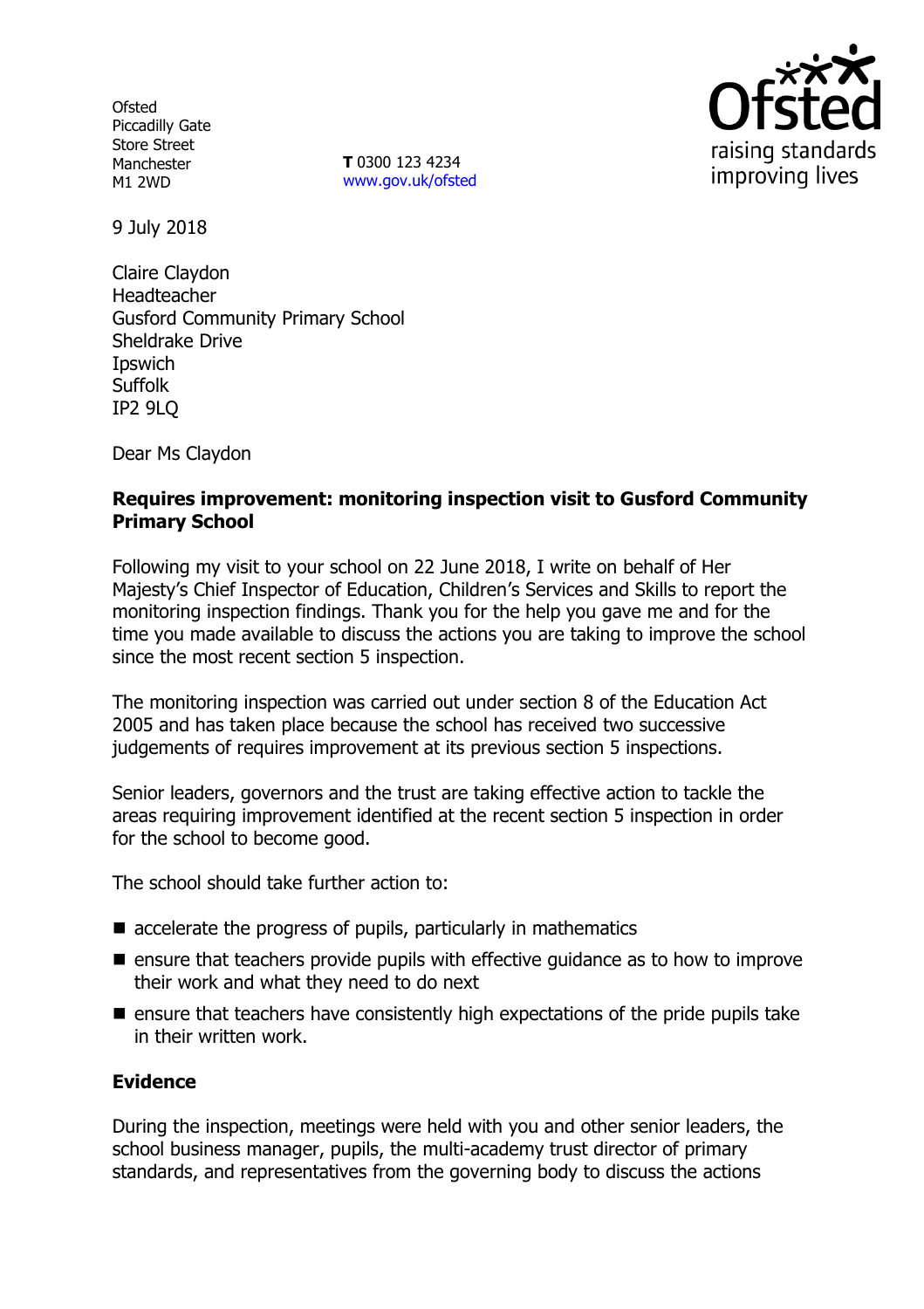

taken since the last inspection. The school improvement and action plans were evaluated. Members of the senior leadership team accompanied the lead inspector on a learning walk in key stages 1 and 2. A scrutiny of pupils' work was undertaken by the inspector with the subject leaders for English and mathematics. The outcomes of monitoring activities, impact of performance management and documentation relating to assessment and safeguarding were also considered.

# **Context**

Since the previous inspection, there have been considerable changes to staffing. An interim executive headteacher led the school immediately following the previous inspection. You took up your position as headteacher in September 2017 at the same time as a new school business manager. Eight new teachers joined the school at the same time as you, four of whom were newly qualified teachers. In January 2018, you and your governors appointed a new deputy headteacher and an assistant headteacher, who also lead English and mathematics respectively. In essence, over a third of your teaching staff are new and the whole leadership team has changed from the previous inspection.

## **Main findings**

At the time of the previous inspection, the school was asked to improve leadership and management by ensuring that pre-employment checks were being followed correctly before appointing new members of staff. There were inconsistencies in safeguarding practices that needed to be identified and dealt with quickly.

The second area identified for improvement in the previous inspection report was to improve teaching and pupils' progress in key stages 1 and 2. This improvement point particularly related to ensuring better outcomes for disadvantaged and the most able pupils, and to raising teachers' expectations in science. A review of the use of additional funding to improve the outcomes of disadvantaged pupils was also required and has taken place.

Leaders and governors have put in place plans to address all of the areas and others that have been identified since the new leadership team joined the school. Plans are appropriate, if not as explicit enough about the proportions of pupils that leaders expect will make better progress within a specific timeframe. The plans are monitored by the senior leadership team, governing body and the school's achievement team. Leaders recognise that there are some areas of improvement that still need to be tackled and which they have identified since the previous inspection.

A thorough review of safeguarding has been undertaken by the trust. New procedures have been put in place led by the newly appointed, experienced school business manager. Governors regularly assess the appropriateness of the checks made before new appointments are completed. Those seen during the inspection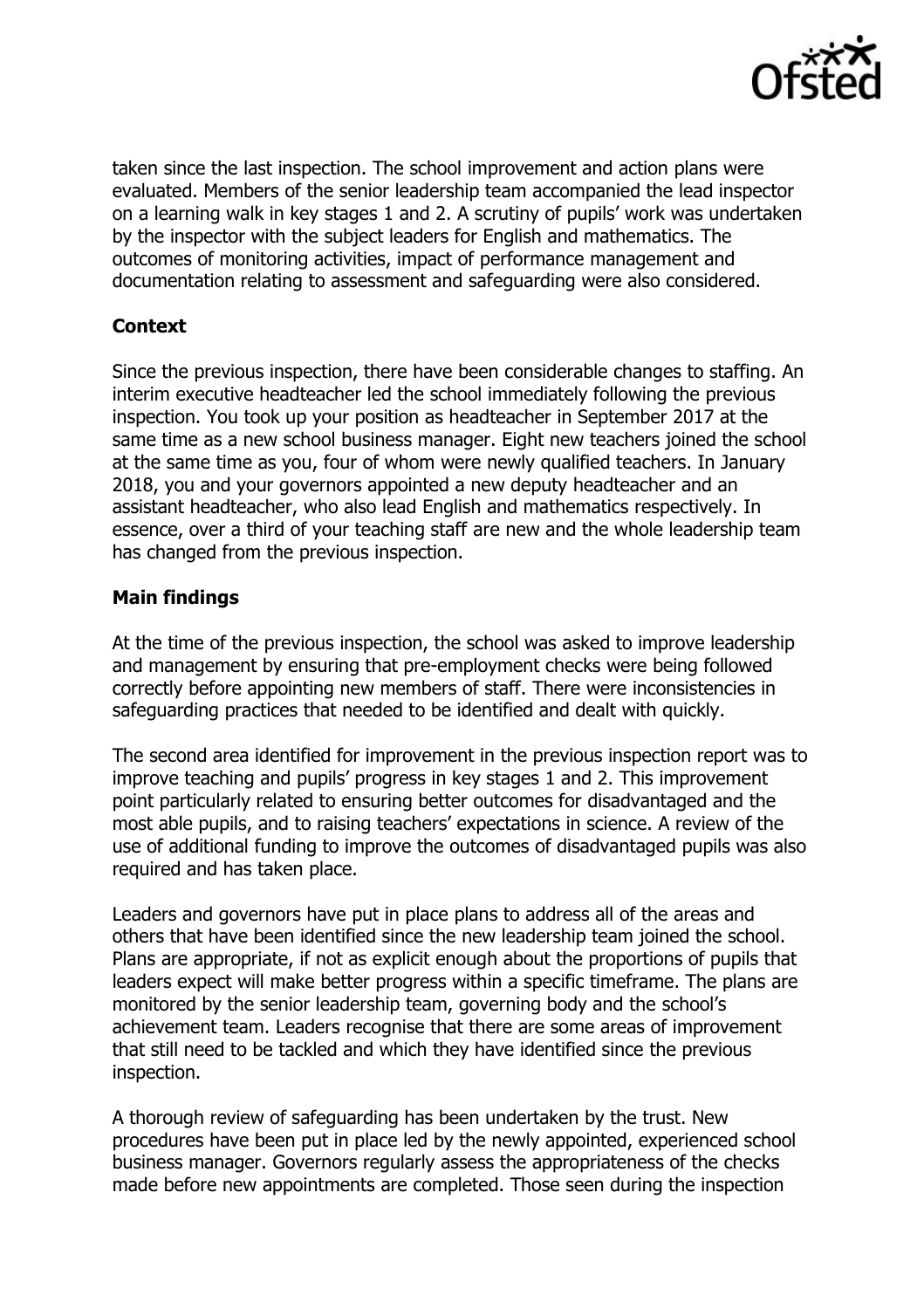

showed a marked difference to those that were carried out prior to September 2017. Evidence that identified gaps in the required information have been addressed quickly and checked by you and the trust governor responsible for safeguarding was also seen during the inspection.

You and your new team have prioritised ensuring that teaching, learning and assessment are improving in all classes. You have astutely employed additional resources to ensure that identified priorities are being addressed. However, due to the many changes that have taken place, most of which began in September 2017, the impact of some of the actions taken is very clearly demonstrated in some areas but not in others. For example, writing has improved considerably in every class. Evidence is clear in pupils' books that an increasing proportion of pupils make good progress from their varying starting points. Leaders made the decision to raise the profile of writing and to celebrate pupils' work. Good-quality writing is displayed on walls in almost every corridor. Pupils see themselves as authors showing their growing breadth of reading experience as they incorporate different techniques in their writing. One example among many was: 'Dangling precariously on their damaged hinges, battered open lockers revealed tattered coats and up-ended bags full of school things, abandoned by their owners.' However, pupils do not always take sufficient pride or care in their written work.

The quality of learning in the classrooms seen during this inspection was effective. Pupils were engaged in their learning, keen to participate and answer questions, and talked animatedly to their classmates about the work they are doing. Teachers set high expectations, build on pupils' previous knowledge and skills and approach writing tasks through innovative starting points. This is beginning to be seen in other subjects, such as history and geography. For example, in one classroom, pupils were encouraged to look back at stories they had written on the Egyptians to support the writing of a story in their new topic about the Anglo-Saxons. There is little difference in the quality of writing in these subjects when compared to the work in pupils' English books. Pupils' work seen during this inspection showed that the most able and disadvantaged pupils, including the most able, typically make good progress in a variety of subjects.

However, progress is not yet as secure in mathematics. Leaders have identified many gaps in pupils' learning, which are being filled as pupils progress through the school. At key stage 2, however, progress is still not rapid enough. Leaders recognise that this is due to teachers' lack of confidence in teaching some aspects of mathematics, for example fractions. Also, some teachers are not as adept at guiding pupils in their next steps in mathematics as they are in English. Improvement plans show the support that individual teachers have already had and the impact this has had. There is still some way to go, however, until the teaching of mathematics is consistent, particularly in key stage 2.

The last area that the school was asked to improve was teachers' expectations of pupils' work in science. Opportunities to work with the local secondary school